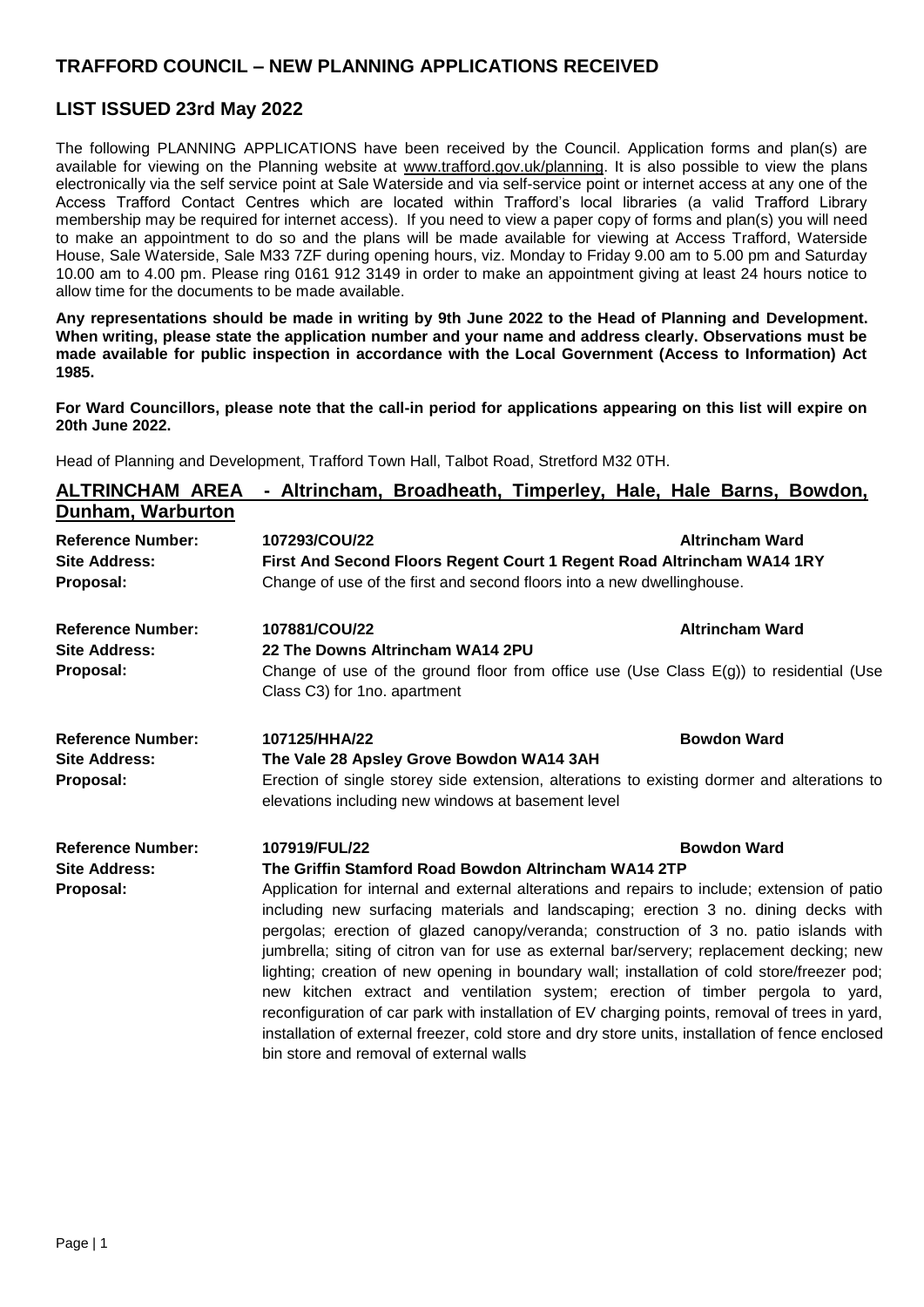| <b>Reference Number:</b><br><b>Site Address:</b><br>Proposal: | 107920/LBC/22<br>The Griffin Stamford Road Bowdon Altrincham WA14 2TP<br>Listed Building consent for internal and external alterations and repairs; painting of the<br>external walls, extension of patio including new surfacing materials and landscaping;<br>erection 3 no. dining decks with pergolas; erection of glazed canopy/ veranda;<br>construction of 3 no. patio islands with jumbrella; siting of citron van for use as external<br>bar / servery; replacement decking; new signage; new lighting; creation of new opening in<br>boundary wall; installation of cold store / freezer pod; new kitchen extract and ventilation<br>system; erection of timber pergola to yard, reconfiguration of car park with installation of<br>EV charging points, removal of trees in yard, installation of external freezer, cold store and<br>dry store units, installation of fence enclosed bin store and removal of external walls | <b>Bowdon Ward</b>     |
|---------------------------------------------------------------|------------------------------------------------------------------------------------------------------------------------------------------------------------------------------------------------------------------------------------------------------------------------------------------------------------------------------------------------------------------------------------------------------------------------------------------------------------------------------------------------------------------------------------------------------------------------------------------------------------------------------------------------------------------------------------------------------------------------------------------------------------------------------------------------------------------------------------------------------------------------------------------------------------------------------------------|------------------------|
| <b>Reference Number:</b><br><b>Site Address:</b><br>Proposal: | 107931/FUL/22<br>Oakhill 10 Bucklow View Bowdon WA14 3JP<br>Erection of a new dwelling following demolition of existing dwelling.                                                                                                                                                                                                                                                                                                                                                                                                                                                                                                                                                                                                                                                                                                                                                                                                        | <b>Bowdon Ward</b>     |
| <b>Reference Number:</b><br><b>Site Address:</b><br>Proposal: | 108001/ADV/22<br><b>Bowdon Ward</b><br>The Griffin Stamford Road Bowdon Altrincham WA14 2TP<br>Advertisement consent sought for 1 no. externally illuminated projecting hanging sign, 1<br>no. externally illuminated totem sign and 1 no. externally illuminated painted individual<br>letter sign.                                                                                                                                                                                                                                                                                                                                                                                                                                                                                                                                                                                                                                     |                        |
| <b>Reference Number:</b><br>Site Address:<br>Proposal:        | 108128/S211/22<br>13 Stamford Road Bowdon Altrincham WA14 2JT<br>Works to trees within the Bowdon Conservation Area, specifically the pruning of one multi-<br>stemmed Beech tree                                                                                                                                                                                                                                                                                                                                                                                                                                                                                                                                                                                                                                                                                                                                                        | <b>Bowdon Ward</b>     |
| <b>Reference Number:</b><br>Site Address:<br>Proposal:        | 107414/HHA/22<br>34 Ash Grove Timperley WA15 6JX<br>Erection of a two storey side and a part single/part two storey rear extension with<br>associated external alterations.                                                                                                                                                                                                                                                                                                                                                                                                                                                                                                                                                                                                                                                                                                                                                              | <b>Broadheath Ward</b> |
| <b>Reference Number:</b><br><b>Site Address:</b><br>Proposal: | 107434/FUL/22<br>309 Manchester Road Altrincham WA14 5PH<br>Construction of new steel frame wash bay structure with supporting concrete pad and<br>drainage to recycling unit.                                                                                                                                                                                                                                                                                                                                                                                                                                                                                                                                                                                                                                                                                                                                                           | <b>Broadheath Ward</b> |
| <b>Reference Number:</b><br><b>Site Address:</b><br>Proposal: | 107757/FUL/22<br>139 - 141 Manchester Road Altrincham WA14 5NS<br>Change of use of existing offices to mixed use premises, comprising retail shop at ground<br>floor with residential acommodation at first and second floors, together with proposed loft<br>conversion and various ancilliary internal adaptions in connection with proposed use.                                                                                                                                                                                                                                                                                                                                                                                                                                                                                                                                                                                      | <b>Broadheath Ward</b> |
| <b>Reference Number:</b><br><b>Site Address:</b><br>Proposal: | 107758/LBC/22<br>139 - 141 Manchester Road Altrincham WA14 5NS<br>Listed Building Consent for change of use of existing offices to mixed use premises,<br>comprising retail shop at ground floor with residential acommodation at first and second<br>floors, together with proposed loft conversion and various ancilliary internal adaptions in<br>connection with proposed use.                                                                                                                                                                                                                                                                                                                                                                                                                                                                                                                                                       | <b>Broadheath Ward</b> |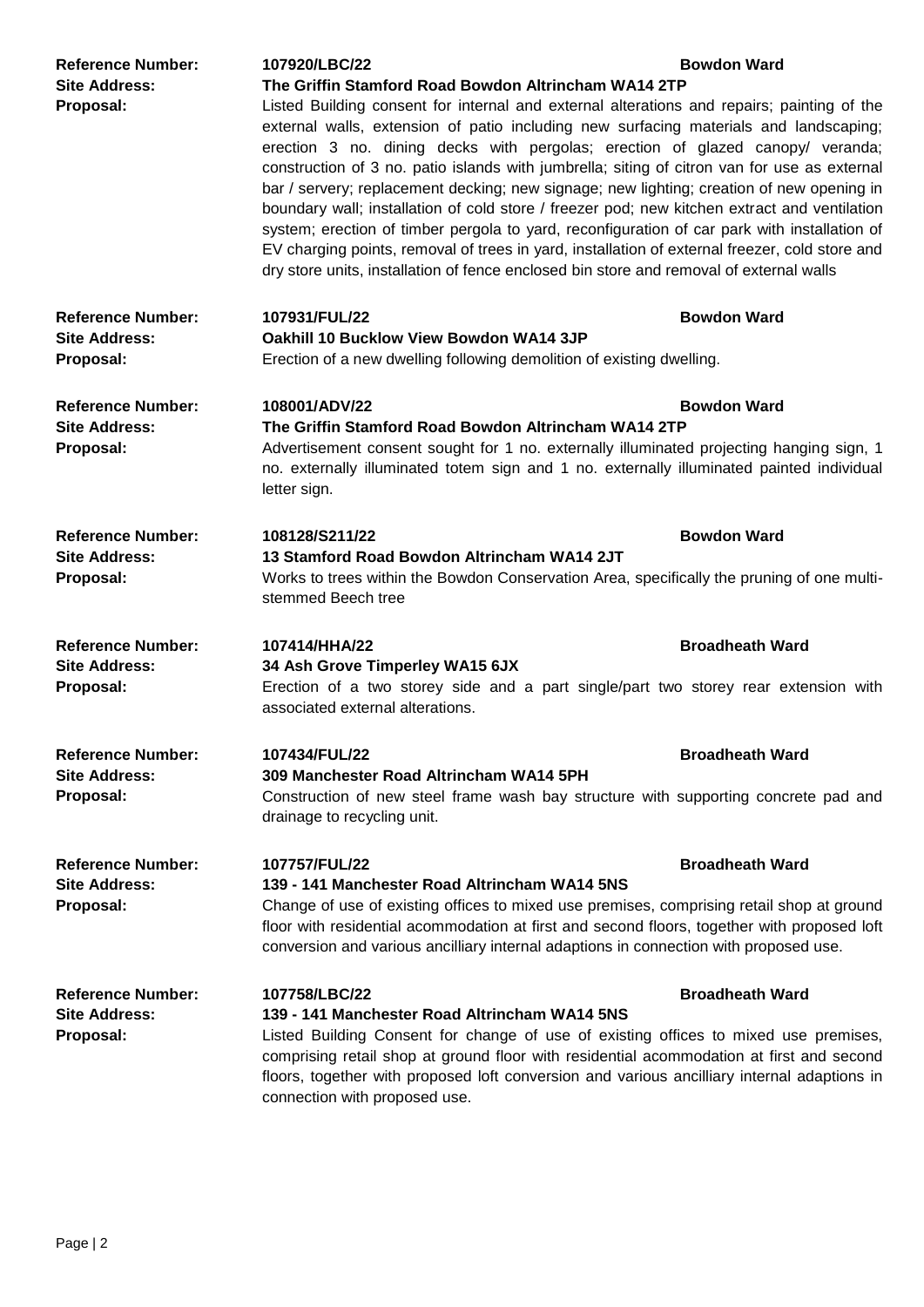| <b>Reference Number:</b><br><b>Site Address:</b><br>Proposal: | 107596/FUL/22<br>72 Wood Lane Timperley WA15 7PL<br>Change of use from retail space (A1 now revoked) to provision of medical or health<br>services. E(e). Removal of existing shopfront and doors and replacement with new PPC<br>aluminium shopfront, doors and roller shutter. | <b>Hale Barns Ward</b>   |
|---------------------------------------------------------------|----------------------------------------------------------------------------------------------------------------------------------------------------------------------------------------------------------------------------------------------------------------------------------|--------------------------|
| <b>Reference Number:</b><br><b>Site Address:</b><br>Proposal: | 107790/ADV/22<br>72 Wood Lane Timperley WA15 7PL<br>Advertisement consent sought for 1no internally illuminated fascia signage and 1no<br>internally illuminated projecting sign.                                                                                                | <b>Hale Barns Ward</b>   |
| <b>Reference Number:</b><br><b>Site Address:</b><br>Proposal: | 107775/HHA/22<br>10 Birchfields Hale WA15 9LW<br>Erection of single storey rear extension                                                                                                                                                                                        | <b>Hale Barns Ward</b>   |
| <b>Reference Number:</b><br><b>Site Address:</b><br>Proposal: | 107809/HHA/22<br>Davenport Green Roaring Gate Lane Hale Barns WA15 8UA<br>Demolition of outbuilding and tiled roof canopy, alterations to dwelling and erection of a<br>single storey rear extension                                                                             | <b>Hale Barns Ward</b>   |
| <b>Reference Number:</b><br><b>Site Address:</b><br>Proposal: | 107810/LBC/22<br><b>Hale Barns Ward</b><br>Davenport Green Roaring Gate Lane Hale Barns WA15 8UA<br>Listed Building Consent for demolition of outbuilding and tiled roof canopy, alterations to<br>dwelling and erection of a single storey rear extension                       |                          |
| <b>Reference Number:</b><br><b>Site Address:</b><br>Proposal: | 107819/HHA/22<br><b>Chestnut House 7 Park Lane Hale WA15 9JS</b><br>Erection of a part single/part two storey side/rear extension following demolition of existing<br>garage and other external alterations.                                                                     | <b>Hale Barns Ward</b>   |
| <b>Reference Number:</b><br><b>Site Address:</b><br>Proposal: | 107847/HHA/22<br>Tithe Cottage 375 Hale Road Hale Barns Altrincham WA15 8TB<br>Erection of first floor side extension above existing property and erection of single storey<br>rear extension.                                                                                   | <b>Hale Barns Ward</b>   |
| <b>Reference Number:</b><br><b>Site Address:</b><br>Proposal: | 107959/CPL/22<br>The Square Hale Road Hale Barns<br>Application for a Certificate of Proposed Lawful Use to confirm the Use class of Units 1 - 5<br>as Use Class E and to confirm the proposed use for a non-surgical beauty clinic for Unit 2<br>as Use Class E                 | <b>Hale Barns Ward</b>   |
| <b>Reference Number:</b><br><b>Site Address:</b><br>Proposal: | 108076/TPO/22<br>4 Park Lane Hale WA15 9JS<br>Works to trees within TPO 074, specifically the felling of 3No Lawson Cypress (G5 and<br>T6)                                                                                                                                       | <b>Hale Barns Ward</b>   |
| <b>Reference Number:</b><br><b>Site Address:</b><br>Proposal: | 107780/HHA/22<br>42 Grove Lane Hale WA15 8JE<br>Erection of two storey side extension and single storey rear extension                                                                                                                                                           | <b>Hale Central Ward</b> |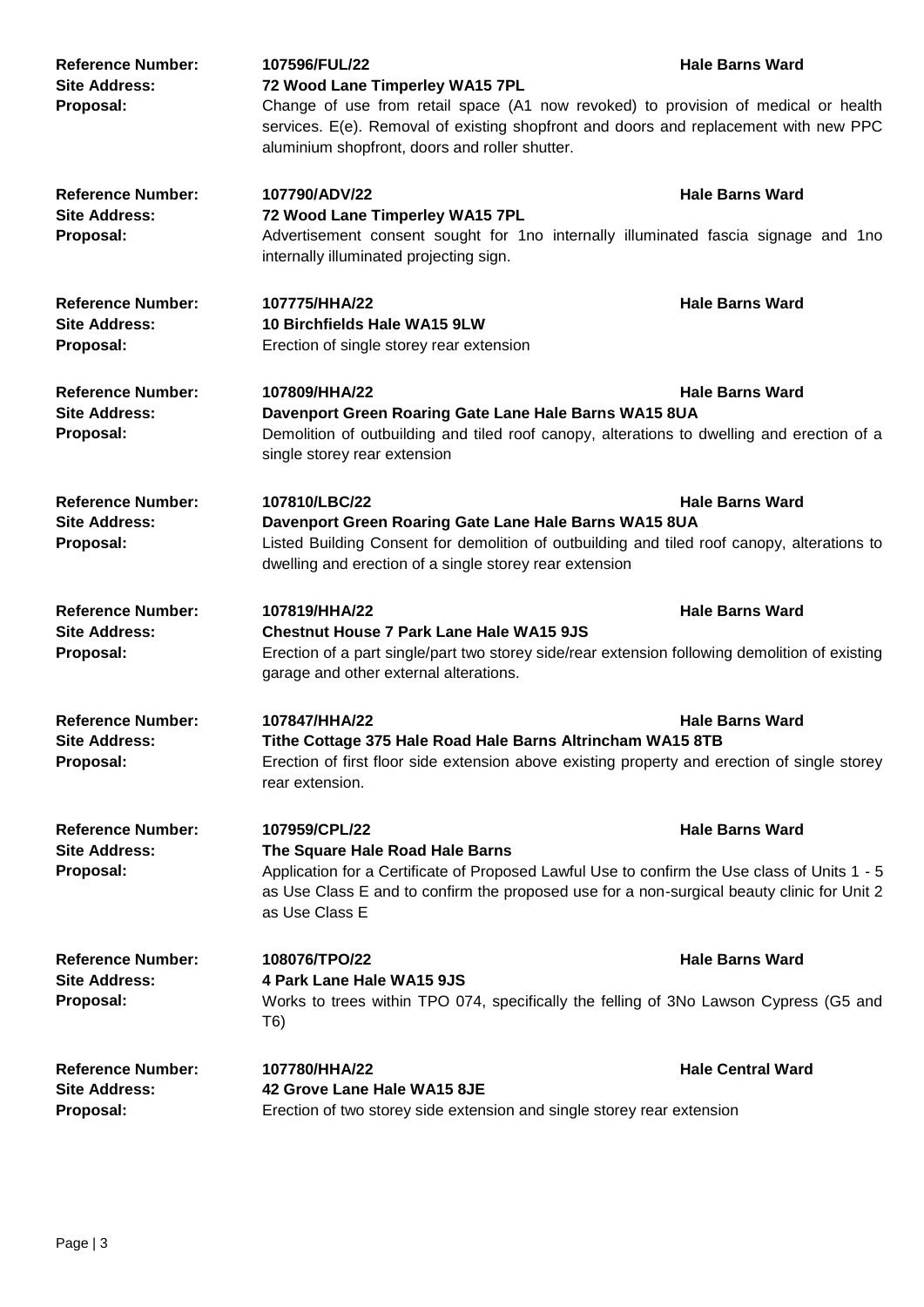| <b>Reference Number:</b><br><b>Site Address:</b><br>Proposal: | 107841/LBC/22<br>Hale Railway Station Ashley Road Hale Altrincham WA14 2UZ<br>Listed Building Consent for installation of a wall mounted automated external defibrillator<br>(AED)                                 | <b>Hale Central Ward</b> |
|---------------------------------------------------------------|--------------------------------------------------------------------------------------------------------------------------------------------------------------------------------------------------------------------|--------------------------|
| <b>Reference Number:</b><br><b>Site Address:</b><br>Proposal: | 107868/FUL/22<br>Stamford Park Junior And Infant School Cedar Road Hale WA15 9JB<br>Planning permission sought to replace 16 window frames to the Junior Building<br>overlooking the Junior and Infant playground. | <b>Hale Central Ward</b> |
| <b>Reference Number:</b><br><b>Site Address:</b><br>Proposal: | 107870/LBC/22<br>Stamford Park Junior And Infant School Cedar Road Hale WA15 9JB<br>Listed Building Consent to replace 16 window frames to the Junior Building overlooking<br>the Junior and Infant playground.    | <b>Hale Central Ward</b> |
| <b>Reference Number:</b><br><b>Site Address:</b><br>Proposal: | 107954/FUL/22<br>225 Ashley Road Hale Altrincham WA15 9SZ<br>Installation of new shop front.                                                                                                                       | <b>Hale Central Ward</b> |
| <b>Reference Number:</b><br><b>Site Address:</b><br>Proposal: | 108093/TPO/22<br>17 Park Avenue Hale Altrincham WA15 9DL<br>Works to trees within TPO 072, specifically the felling of 3No Conifers (1, 2 and 3) and<br>maintanance of Conifer 4 - (refer to plan)                 | <b>Hale Central Ward</b> |
| <b>Reference Number:</b><br><b>Site Address:</b><br>Proposal: | 107375/HHA/22<br>9 Whalley Close Timperley WA15 6TP<br>Erection of two storey rear extension and porch                                                                                                             | <b>Timperley Ward</b>    |
| <b>Reference Number:</b><br><b>Site Address:</b><br>Proposal: | 107866/HHA/22<br>12 Rossett Avenue Timperley WA15 6EX<br>Erection of two storey side extension and part single/part two storey rear extension                                                                      | <b>Timperley Ward</b>    |
| <b>Reference Number:</b><br><b>Site Address:</b><br>Proposal: | 107883/HHA/22<br>15 Heyes Lane Timperley WA15 6EF<br>Removal of existing store and erection of a 1.5 storey side extension                                                                                         | <b>Timperley Ward</b>    |
| <b>Reference Number:</b><br><b>Site Address:</b><br>Proposal: | 107937/HHA/22<br>35 Gerrard Avenue Timperley WA15 6HS<br>Erection of two storey side and rear extension with part single storey extension to the<br>front, side and rear.                                          | <b>Timperley Ward</b>    |
| <b>Reference Number:</b><br><b>Site Address:</b><br>Proposal: | 107969/HHA/22<br>20 Adlington Close Timperley WA15 7EF<br>Erection of single storey rear extension and first floor side extension over existing garage.                                                            | <b>Village Ward</b>      |
| <b>Reference Number:</b><br><b>Site Address:</b><br>Proposal: | 107980/CPL/22<br>14 Eskdale Drive Timperley WA15 7XU<br>Certificate of lawfulness for a proposed single storey side extension                                                                                      | <b>Village Ward</b>      |

# **SALE AREA – Sale, Brooklands, Sale Moor, Ashton-Upon Mersey, Carrington, Partington**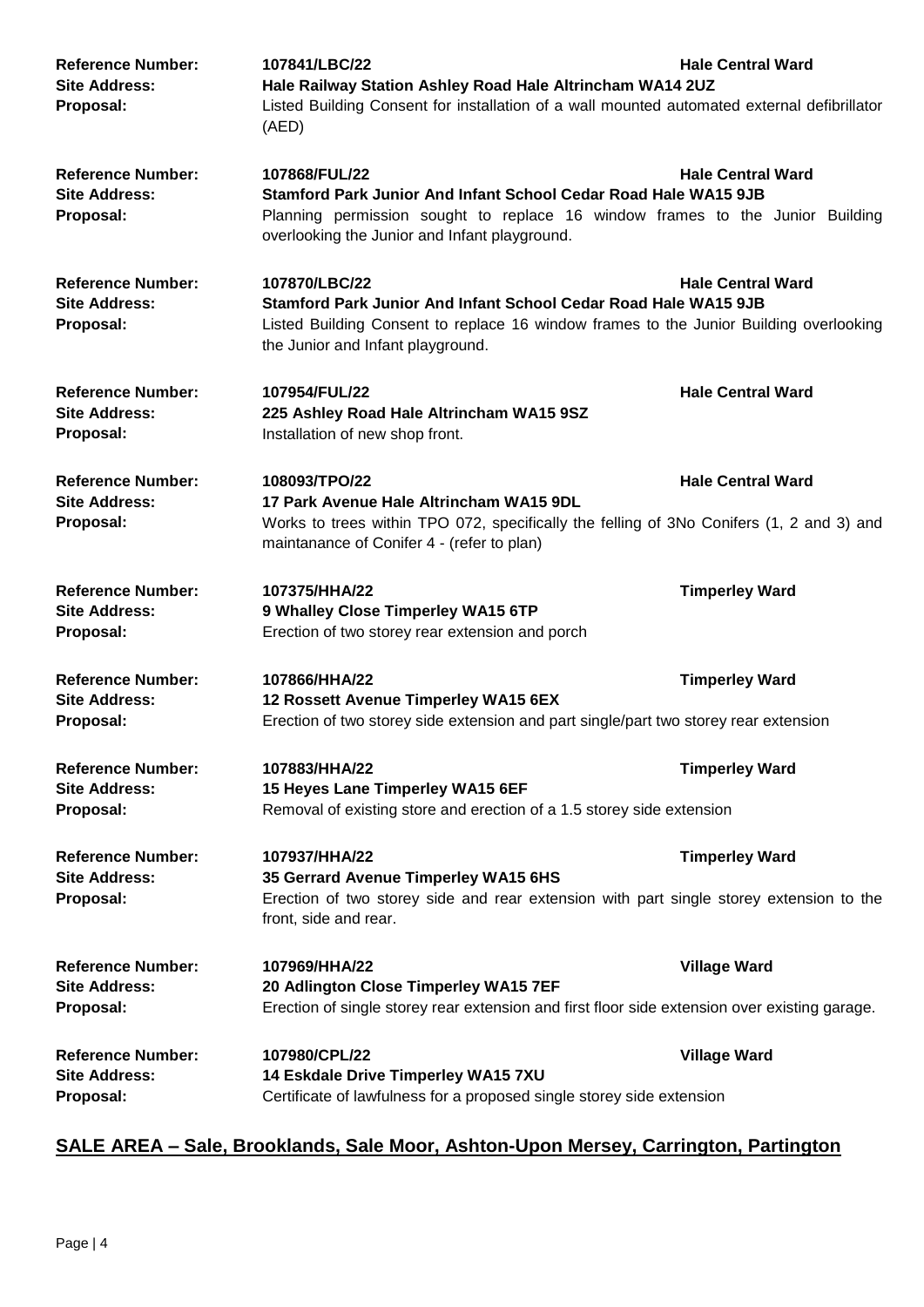| <b>Reference Number:</b><br><b>Site Address:</b><br>Proposal: | 107120/HHA/22<br>64 Carlton Road Sale M33 6WY<br>Loft conversion with rear dormer extension.                                                                                                               | <b>Ashton On Mersey Ward</b> |
|---------------------------------------------------------------|------------------------------------------------------------------------------------------------------------------------------------------------------------------------------------------------------------|------------------------------|
| <b>Reference Number:</b><br><b>Site Address:</b><br>Proposal: | 107939/FUL/22<br>St Marys Church Of England Primary School St Marys Road Sale M33 6SA<br>Installation of new door and disabled access ramp.                                                                | <b>Ashton On Mersey Ward</b> |
| <b>Reference Number:</b><br><b>Site Address:</b><br>Proposal: | 107976/CPL/22<br>40 Romford Road Sale M33 5GS<br>Certificate of lawfulness for a proposed hip to gable loft conversion with flat roof dormer<br>window.                                                    | <b>Ashton On Mersey Ward</b> |
| <b>Reference Number:</b><br><b>Site Address:</b><br>Proposal: | 107993/FUL/22<br>17 Green Lane Sale M33 5PN<br>Reconfiguration and extension of existing shop frontage                                                                                                     | <b>Ashton On Mersey Ward</b> |
| <b>Reference Number:</b><br><b>Site Address:</b><br>Proposal: | 107832/HHA/22<br>227 Marsland Road Sale M33 3NR<br>Erection of single storey side extension to original two storey rear outrigger to create<br>enlargenned living space                                    | <b>Brooklands Ward</b>       |
| <b>Reference Number:</b><br><b>Site Address:</b><br>Proposal: | 107981/CPL/22<br>1A Holmefield Sale M33 3AN<br>Certificate of lawfulness for the addition of a roof dormer to the rear of the property.                                                                    | <b>Priory Ward</b>           |
| <b>Reference Number:</b><br><b>Site Address:</b><br>Proposal: | 107777/CPL/22<br>15 Sunningdale Avenue Sale M33 2PJ<br>Certificate of lawfulness for a proposed loft conversion, rear dormer and juilette balcony to<br>rear elevation with roof lights on front elevation | <b>Sale Moor Ward</b>        |
| <b>Reference Number:</b><br><b>Site Address:</b><br>Proposal: | 107778/CPL/22<br>13 Sunningdale Avenue Sale M33 2PJ<br>Certificate of lawfulness for a proposed loft conversion, rear dormer and juilette balcony to<br>rear elevation with roof lights on front elevation | <b>Sale Moor Ward</b>        |
| <b>Reference Number:</b><br><b>Site Address:</b><br>Proposal: | 107800/HHA/22<br>31D Clarendon Road Sale M33 2DU<br>Erection of single storey rear/side wraparound extension.                                                                                              | <b>Sale Moor Ward</b>        |

## **STRETFORD AREA & URMSTON AREA – Stretford, Gorse Hill, Old Trafford, Trafford Park, Urmston, Flixton, Davyhulme**

| <b>Reference Number:</b><br><b>Site Address:</b><br>Proposal: | 106665/FUL/21<br><b>Clifford Ward</b><br>124 Shrewsbury Street Old Trafford Manchester M16 7NY<br>Change of Use from Use Class Sui Generis to Use Class C3 and erection of a two storey<br>rear extension, loft conversion with a dormer and other associated external alterations. |                      |
|---------------------------------------------------------------|-------------------------------------------------------------------------------------------------------------------------------------------------------------------------------------------------------------------------------------------------------------------------------------|----------------------|
| <b>Reference Number:</b><br><b>Site Address:</b><br>Proposal: | 107693/FUL/22<br>1 Lucy Street Old Trafford Manchester M15 4BX<br>Change of Use of Existing Workshop to an 8 bed HMO (Sui Generis) incorporating<br>demolition of approx 20% of building to create outdoor private amenity space and minor<br>elevational changes.                  | <b>Clifford Ward</b> |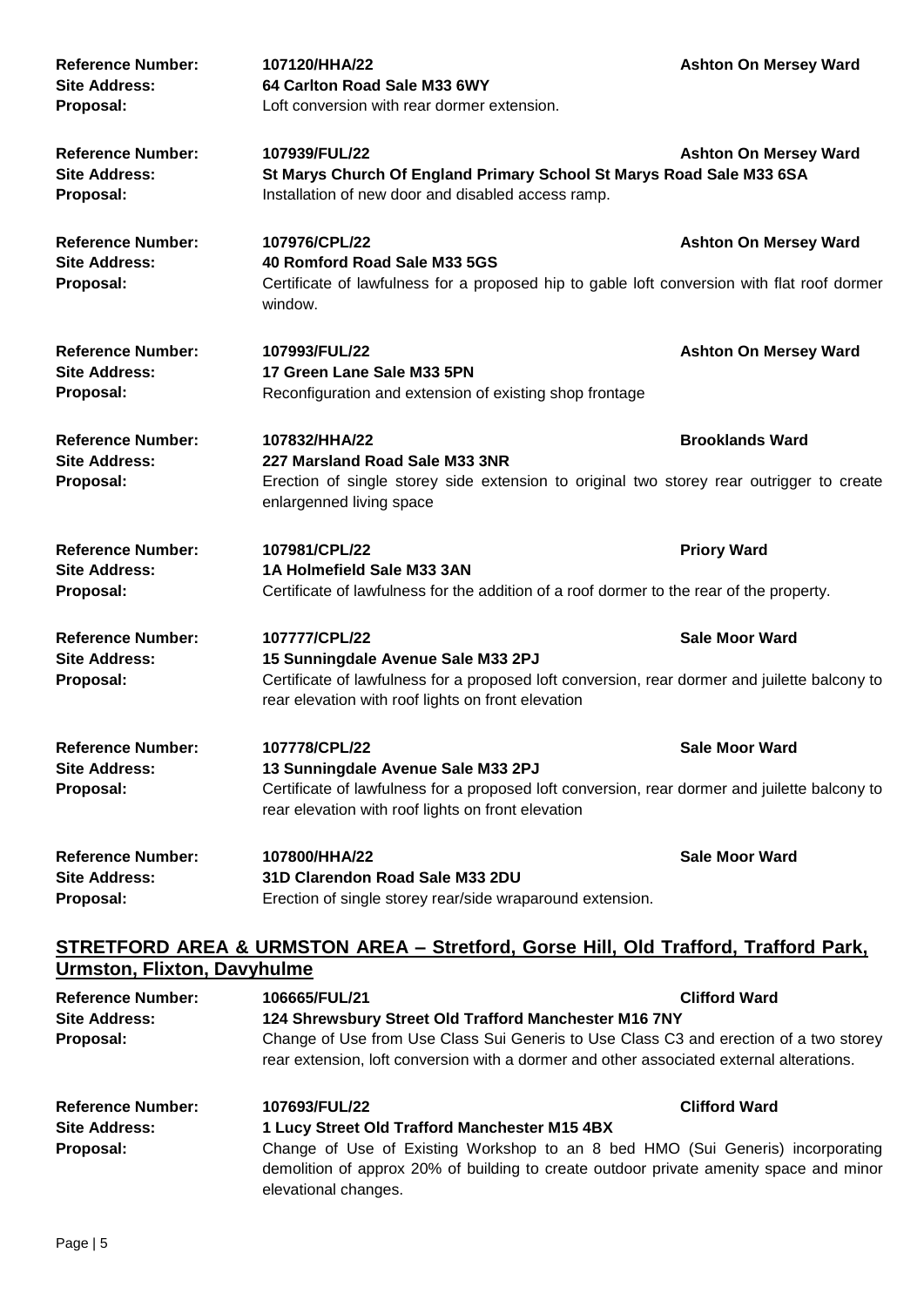| <b>Reference Number:</b><br><b>Site Address:</b><br>Proposal: | 107756/FUL/22<br>Land Adjacent To 103 Shetland Way Davyhulme M41 7FU<br>Erection of 8no. apartments and associated landscaping works                                                                                                                                                                   | <b>Davyhulme East Ward</b> |
|---------------------------------------------------------------|--------------------------------------------------------------------------------------------------------------------------------------------------------------------------------------------------------------------------------------------------------------------------------------------------------|----------------------------|
| <b>Reference Number:</b><br><b>Site Address:</b><br>Proposal: | 107419/HHA/22<br>63 Aldermere Crescent Flixton M41 8UE<br>Erection of single storey rear and single storey front extensions                                                                                                                                                                            | <b>Flixton Ward</b>        |
| <b>Reference Number:</b><br><b>Site Address:</b><br>Proposal: | 107960/FUL/22<br>3A Marlborough Road Flixton Manchester M41 5QQ<br>Retention of detached two storey dwelling with habitable roof accommodation                                                                                                                                                         | <b>Flixton Ward</b>        |
| <b>Reference Number:</b><br><b>Site Address:</b><br>Proposal: | 107973/CPL/22<br>1 Ashworth Avenue Flixton M41 8TH<br>Certificate of lawfulness for the proposed construction of a single storey side and rear<br>extension                                                                                                                                            | <b>Flixton Ward</b>        |
| <b>Reference Number:</b><br><b>Site Address:</b><br>Proposal: | 107882/ADV/22<br><b>Gorse Hill Ward</b><br>DHL Supply Chain Ashburton Road West Trafford Park Manchester M17 1TD<br>Advertisement consent sought for 2x illuminated Brand Panels, 2x Totems and 1x Goods<br>Entrance post sign.                                                                        |                            |
| <b>Reference Number:</b><br><b>Site Address:</b><br>Proposal: | 107899/FUL/22<br>Itv Studios Trafford Wharf Road Trafford Park M17 1FZ<br>Erection of single storey front extension to the ITV Studio Support Building.                                                                                                                                                | <b>Gorse Hill Ward</b>     |
| <b>Reference Number:</b><br><b>Site Address:</b><br>Proposal: | 107991/FUL/22<br>Unit 3 Westpoint Enterprise Park Clarence Avenue Trafford Park Manchester M17<br>1QS<br>Erection of rear extension to warehouse                                                                                                                                                       | <b>Gorse Hill Ward</b>     |
| <b>Reference Number:</b><br><b>Site Address:</b><br>Proposal: | 107457/FUL/22<br>4 Derbyshire Lane Stretford M32 8BJ<br>Conversion of vacant bungalow and linked offices to form 6no. self contained 1 bed<br>apartments with on-site parking, erection of two storey extension, alterations to elevations<br>and raising the original roof height to create 1st floor | <b>Stretford Ward</b>      |
| <b>Reference Number:</b><br><b>Site Address:</b><br>Proposal: | 107860/HHA/22<br>46 Bradfield Road Stretford M32 9LF<br>Erection of a proposed first floor side extension and extension of the loft space.                                                                                                                                                             | <b>Stretford Ward</b>      |
| <b>Reference Number:</b><br><b>Site Address:</b><br>Proposal: | 107411/HHA/22<br><b>18 Southbourne Avenue Urmston M41 9PX</b><br>Erection of single storey front extension.                                                                                                                                                                                            | <b>Urmston Ward</b>        |
| <b>Reference Number:</b><br><b>Site Address:</b><br>Proposal: | 107871/FUL/22<br>84 - 90 Higher Road Urmston Manchester M41 9AP<br>Demolition of existing buildings and erection of 20 no. apartments (Use Class C3) with<br>vehicular access, car parking and associated works.                                                                                       | <b>Urmston Ward</b>        |